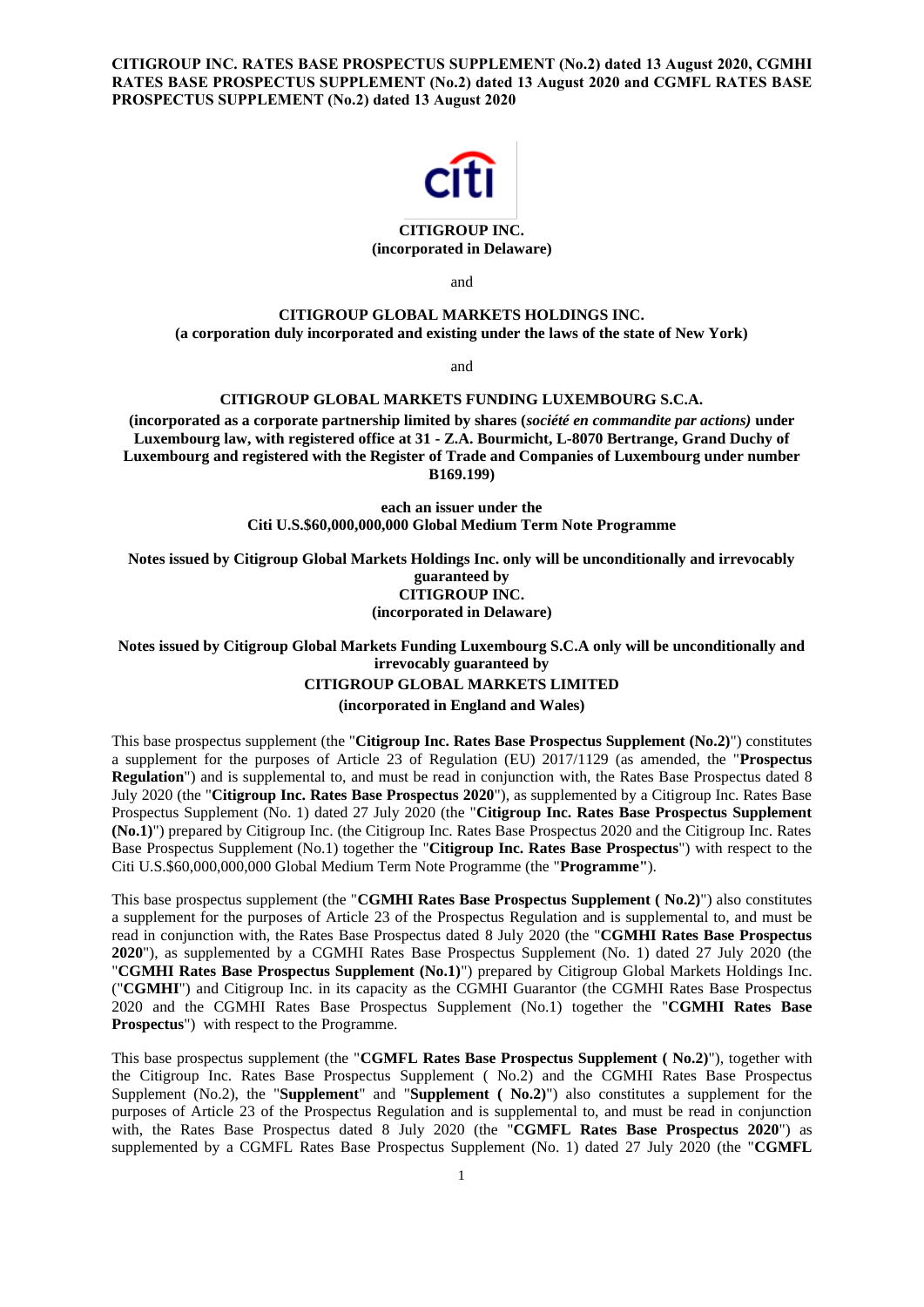**Rates Base Prospectus Supplement (No.1)**") prepared by Citigroup Global Markets Funding Luxembourg S.C.A. ("**CGMFL**") and Citigroup Global Markets Limited in its capacity as the CGMFL Guarantor (the CGMFL Rates Base Prospectus 2020 and the CGMFL Rates Base Prospectus Supplement (No.1) together the "**CGMFL Rates Base Prospectus**" and, together with the Citigroup Inc. Rates Base Prospectus and the CGMHI Rates Base Prospectus, the "**Base Prospectus**") with respect to the Programme.

Terms defined in the Base Prospectus shall, unless the context otherwise requires, have the same meaning when used in this Supplement.

This Supplement has been approved by the Central Bank of Ireland (the "**Central Bank**"), as competent authority under the Prospectus Regulation. The Central Bank only approves this Supplement as meeting the the standards of completeness, comprehensibility and consistency imposed by the Prospectus Regulation. Such approval should not be considered an endorsement of the Issuer or of the quality of the Notes that are the subject of the Base Prospectus. Investors should make their own assessment as to the suitability of investing in the Notes.

Application has been made to the Irish Stock Exchange plc trading as Euronext Dublin ("**Euronext Dublin**") for the approval of the Citigroup Inc. Rates Base Prospectus Supplement ( No.2), the CGMHI Rates Base Prospectus Supplement ( No.2) and the CGMFL Rates Base Prospectus Supplement ( No.2) as Base Listing Particulars Supplements (the "**Citigroup Inc. Rates Base Listing Particulars Supplement** ( **No.2**)", the "**CGMHI Rates Base Listing Particulars Supplement** ( **No.2**)" and the "**CGMFL Rates Base Listing Particulars Supplement** ( **No.2**)", respectively, and together, the "**Base Listing Particulars Supplement**"). Save where expressly provided or the context otherwise requires, where Notes are to be admitted to trading on the Global Exchange Market references herein to "Supplement", "Citigroup Inc. Rates Base Prospectus Supplement ( No.2)", the "CGMHI Rates Base Prospectus Supplement ( No.2)" and "CGMFL Rates Base Prospectus Supplement ( No.2)" shall be construed to be to "Base Listing Particulars Supplement", "Citigroup Inc. Rates Base Listing Particulars Supplement ( No.2)", the "CGMHI Rates Base Listing Particulars Supplement ( No.2)", and "CGMFL Rates Base Listing Particulars Supplement ( No.2)", respectively.

Citigroup Inc. accepts responsibility for the information contained in this Supplement (excluding the paragraphs set out under the headings "*Information relating to the CGMHI Rates Base Prospectus*" and "*Information relating to the CGMFL Rates Base Prospectus*" below). To the best of the knowledge of Citigroup Inc., the information contained in this Supplement (excluding the paragraphs set out under the headings "*Information relating to the CGMHI Rates Base Prospectus*" and "*Information relating to the CGMFL Rates Base Prospectus*" below) is in accordance with the facts and does not omit anything likely to affect the import of such information.

CGMHI accepts responsibility for the information contained in this Supplement (excluding the paragraphs set out under the headings "*Information relating to the Citigroup Inc. Rates Base Prospectus*" and "*Information relating to the CGMFL Rates Base Prospectus*" below). To the best of the knowledge of CGMHI, the information contained in this Supplement (excluding the paragraphs set out under the headings "*Information relating to the Citigroup Inc. Rates Base Prospectus*" and "*Information relating to the CGMFL Rates Base Prospectus*" below) is in accordance with the facts and does not omit anything likely to affect the import of such information.

The CGMHI Guarantor accepts responsibility for the information contained in this Supplement (excluding the paragraphs set out under the headings "*Information relating to the Citigroup Inc. Rates Base Prospectus*" and "*Information relating to the CGMFL Rates Base Prospectus*" below). To the best of the knowledge of the CGMHI Guarantor, the information contained in this Supplement (excluding the paragraphs set out under the headings "*Information relating to the Citigroup Inc. Rates Base Prospectus*" and "*Information relating to the CGMFL Rates Base Prospectus*" below) is in accordance with the facts and does not omit anything likely to affect the import of such information.

CGMFL accepts responsibility for the information contained in this Supplement (excluding the paragraphs set out under the headings "*Information relating to the Citigroup Inc. Rates Base Prospectus*" and "*Information relating to the CGMHI Rates Base Prospectus*" below). To the best of the knowledge of CGMFL, the information contained in this Supplement (excluding the paragraphs set out under the headings "*Information relating to the Citigroup Inc. Rates Base Prospectus*" and "*Information relating to the CGMHI Rates Base Prospectus*" below) is in accordance with the facts and does not omit anything likely to affect the import of such information.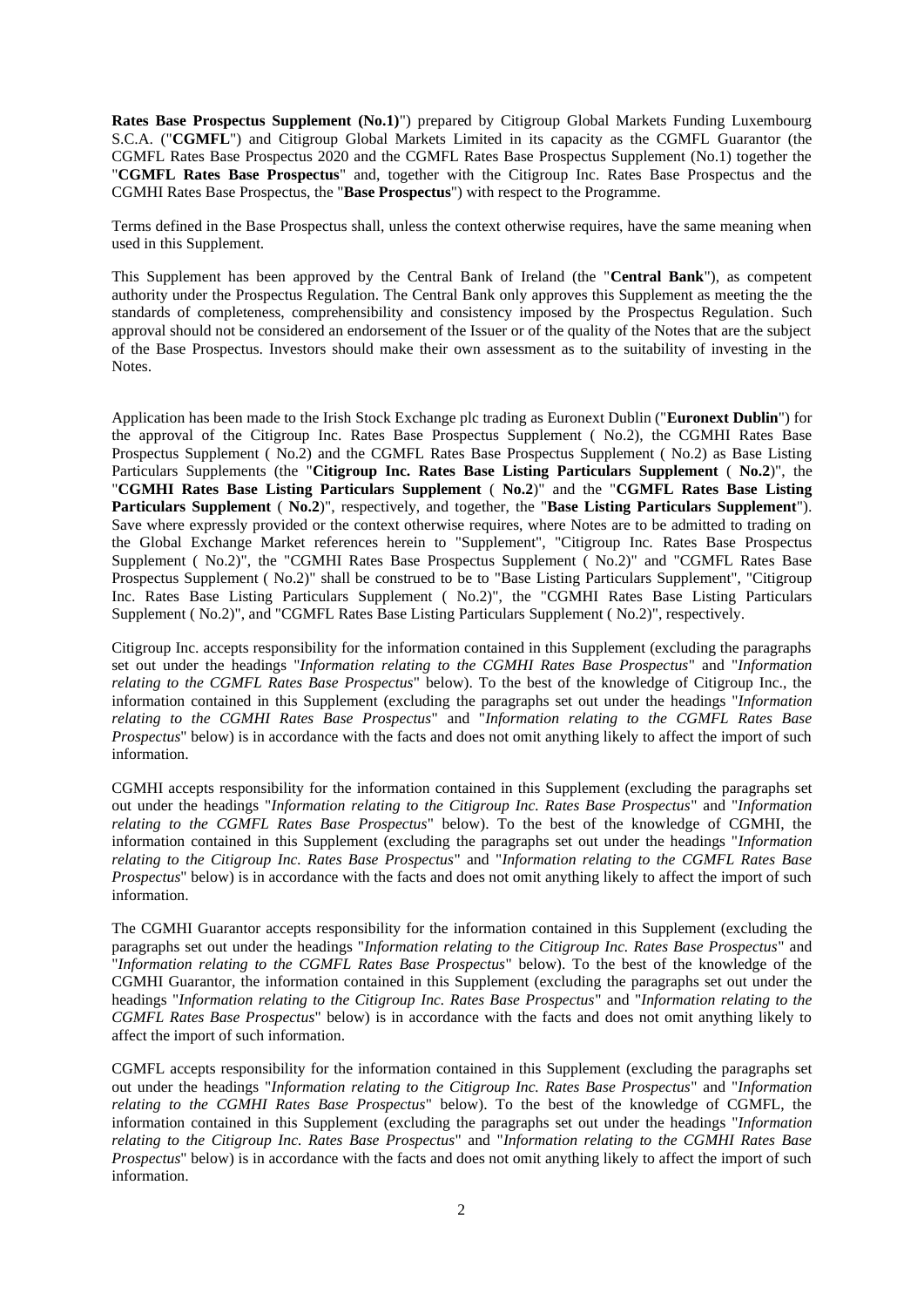The CGMFL Guarantor accepts responsibility for the information contained in this Supplement (excluding (i) the paragraphs set out under the headings "*Information relating to the Citigroup Inc. Rates Base Prospectus*" and "*Information relating to the CGMHI Rates Base Prospectus*" below and (ii) the information set out in Schedule 1 hereto (*Alternative Performance Measures (Citigroup Inc. 2020 Q2 Form 10-Q)*)). To the best of the knowledge of the CGMFL Guarantor, the information contained in this Supplement (excluding (i) the paragraphs set out under the headings "*Information relating to the Citigroup Inc. Rates Base Prospectus*" and "*Information relating to the CGMHI Rates Base Prospectus*" below and (ii) the information set out in Schedule 1 hereto (*Alternative Performance Measures (Citigroup Inc. 2020 Q2 Form 10-Q)*)) is in accordance with the facts and does not omit anything likely to affect the import of such information.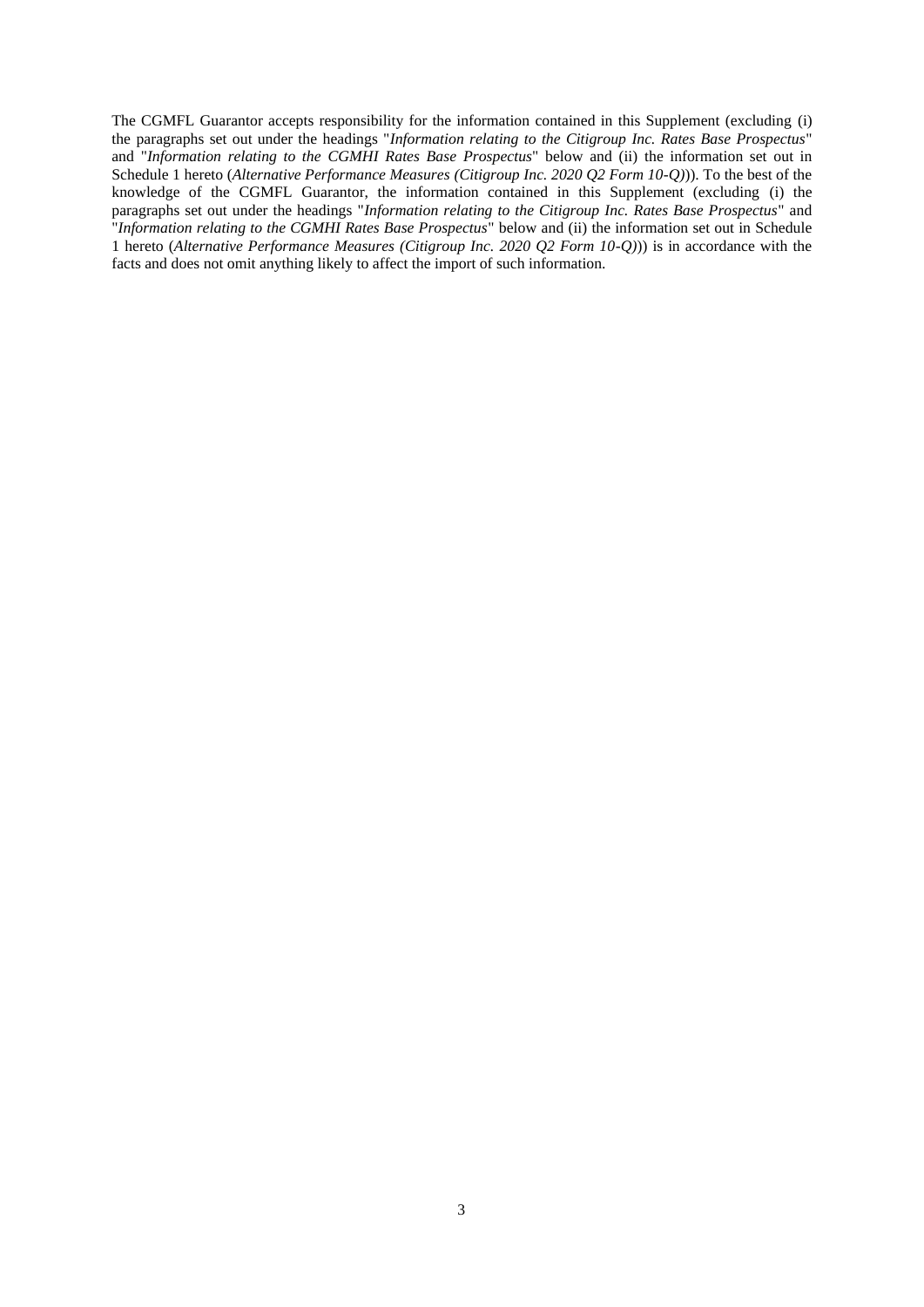#### **INFORMATION RELATING TO THE CITIGROUP INC. RATES BASE PROSPECTUS**

*Publication of the 2020 Q2 Form 10-Q of Citigroup Inc. on 4 August 2020*

On 4 August 2020, Citigroup Inc. (as an Issuer under the Programme) filed its Quarterly Report on Form 10-Q (the "**Citigroup Inc. 2020 Q2 Form 10-Q**") for the three and six months ended 30 June 2020 with the Securities and Exchange Commission of the United States (the "**SEC**"). A copy of the Citigroup Inc. 2020 Q2 Form 10-Q has been filed with the Central Bank, Euronext Dublin and the *Commission de Surveillance du Secteur Financier* (the "**CSSF**") and has been published on the website of the Luxembourg Stock Exchange. [\(https://dl.bourse.lu/dl?v=kFbUu+tSfs6OGlHXa05SXASyWquyBVz2+0mWjRZC+k7HUJrFdDMaTqIayEOm8](https://dl.bourse.lu/dl?v=kFbUu+tSfs6OGlHXa05SXASyWquyBVz2+0mWjRZC+k7HUJrFdDMaTqIayEOm8lR2bdCuRZtJdwc+u7HWW36BdFBHX6l4Mjjr/mvpqW9ywGMa8TuzghLltCLz/l6aMhXMYmCwcU/tYuuJ1l0r+Up9M4o4vowKnhAsrgaju/NZesXgfKo/zCPL4WLFDX5XURbUP06BNVw9tyrUEUt7eRXJ1hk4Q3VAwWatv7Pd8v3yU04=) [lR2bdCuRZtJdwc+u7HWW36BdFBHX6l4Mjjr/mvpqW9ywGMa8TuzghLltCLz/l6aMhXMYmCwcU/tYuuJ1l0](https://dl.bourse.lu/dl?v=kFbUu+tSfs6OGlHXa05SXASyWquyBVz2+0mWjRZC+k7HUJrFdDMaTqIayEOm8lR2bdCuRZtJdwc+u7HWW36BdFBHX6l4Mjjr/mvpqW9ywGMa8TuzghLltCLz/l6aMhXMYmCwcU/tYuuJ1l0r+Up9M4o4vowKnhAsrgaju/NZesXgfKo/zCPL4WLFDX5XURbUP06BNVw9tyrUEUt7eRXJ1hk4Q3VAwWatv7Pd8v3yU04=) [r+Up9M4o4vowKnhAsrgaju/NZesXgfKo/zCPL4WLFDX5XURbUP06BNVw9tyrUEUt7eRXJ1hk4Q3VAwWa](https://dl.bourse.lu/dl?v=kFbUu+tSfs6OGlHXa05SXASyWquyBVz2+0mWjRZC+k7HUJrFdDMaTqIayEOm8lR2bdCuRZtJdwc+u7HWW36BdFBHX6l4Mjjr/mvpqW9ywGMa8TuzghLltCLz/l6aMhXMYmCwcU/tYuuJ1l0r+Up9M4o4vowKnhAsrgaju/NZesXgfKo/zCPL4WLFDX5XURbUP06BNVw9tyrUEUt7eRXJ1hk4Q3VAwWatv7Pd8v3yU04=) [tv7Pd8v3yU04=\)](https://dl.bourse.lu/dl?v=kFbUu+tSfs6OGlHXa05SXASyWquyBVz2+0mWjRZC+k7HUJrFdDMaTqIayEOm8lR2bdCuRZtJdwc+u7HWW36BdFBHX6l4Mjjr/mvpqW9ywGMa8TuzghLltCLz/l6aMhXMYmCwcU/tYuuJ1l0r+Up9M4o4vowKnhAsrgaju/NZesXgfKo/zCPL4WLFDX5XURbUP06BNVw9tyrUEUt7eRXJ1hk4Q3VAwWatv7Pd8v3yU04=). By virtue of this Supplement, the Citigroup Inc. 2020 Q2 Form 10-Q is incorporated by reference in, and forms part of the Citigroup Inc. Rates Base Prospectus 2020.

The following information appears on the page(s) of the Citigroup Inc. 2020 Q2 Form 10-Q as set out below:

# **1. Unaudited interim financial information of Citigroup Inc. in respect of the three and six months ended 30 June 2020, as set out in the Citigroup Inc. 2020 Q2 Form 10-Q:**

|             |                                                                          | Page(s)     |
|-------------|--------------------------------------------------------------------------|-------------|
| A.          | of<br>Consolidated Statements<br>Income<br>and<br>Comprehensive Income   | 100-101     |
| <b>B.</b>   | <b>Consolidated Balance Sheet</b>                                        | $102 - 103$ |
| $C_{\cdot}$ | Consolidated<br>Statement<br>of<br>Changes<br>in<br>Stockholders' Equity | $104 - 105$ |
| D.          | <b>Consolidated Statement of Cash Flows</b>                              | 106-107     |
| Ε.          | Notes to the Consolidated Financial Statements                           | 108-224     |

**2. Other information relating to Citigroup Inc., as set out in the Citigroup Inc. 2020 Q2 Form 10-Q:**

|                                                                                                                                                                                                                                                      | Page(s)  |
|------------------------------------------------------------------------------------------------------------------------------------------------------------------------------------------------------------------------------------------------------|----------|
| Description of the principal activities of Citigroup<br>Inc. - Overview, Management's Discussion and<br>Analysis of Financial Condition and Results of<br>Operations, Segment and Business – Income<br>(Loss) and Revenues and Segment Balance Sheet | $1 - 31$ |
| Description of the principal markets in which<br>Citigroup Inc. competes                                                                                                                                                                             |          |
| Management's Discussion and Analysis of<br>(i)<br>Financial Condition and Results of<br>Operations, Segment and Business –<br>Income (Loss) and Revenues and Segment<br><b>Balance Sheet</b>                                                         | 3-31     |
|                                                                                                                                                                                                                                                      |          |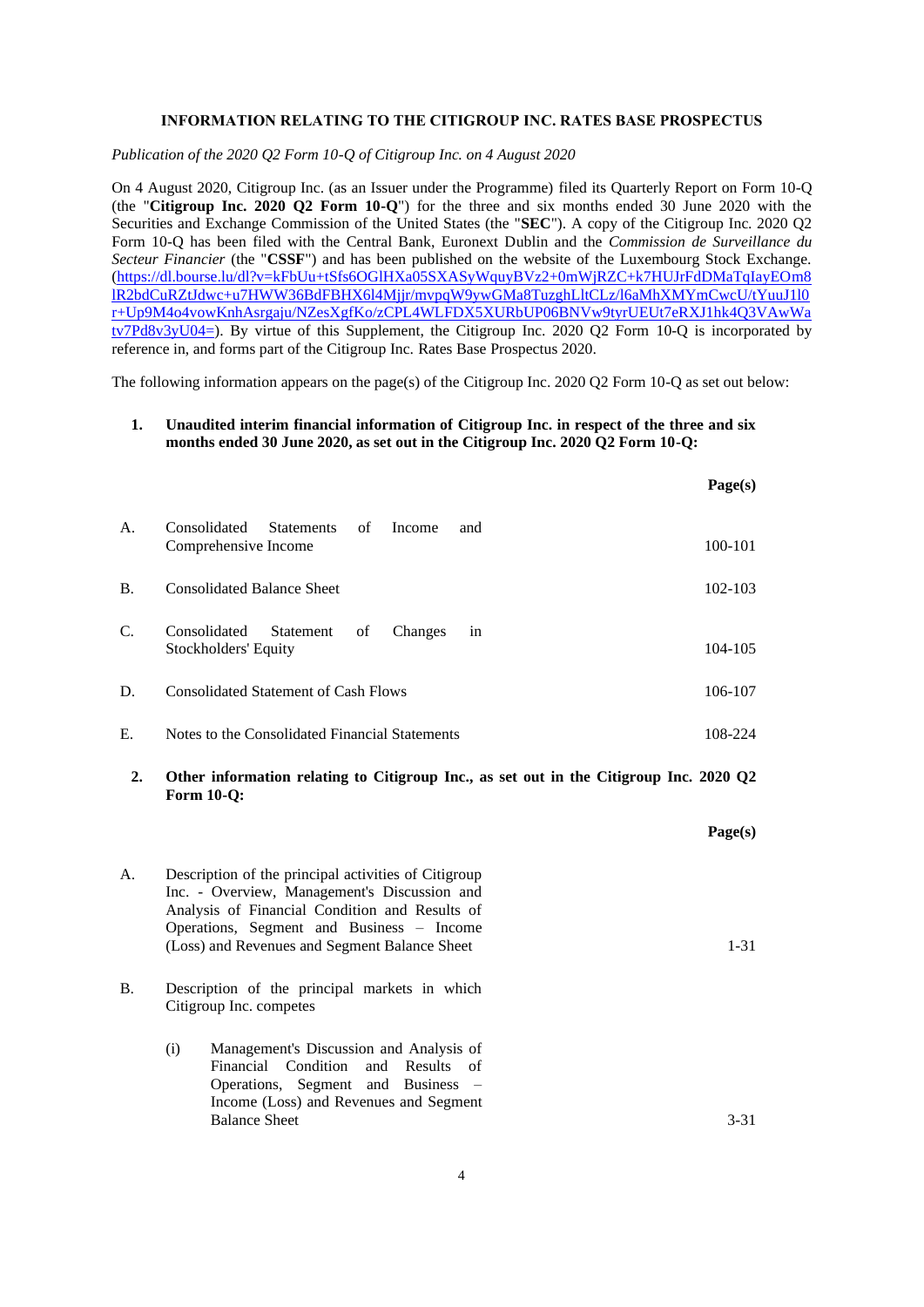|    | (ii)                                                                                                                               | Strategic Risk                                                                                                                                                                                                                                                      | 88-89    |  |
|----|------------------------------------------------------------------------------------------------------------------------------------|---------------------------------------------------------------------------------------------------------------------------------------------------------------------------------------------------------------------------------------------------------------------|----------|--|
|    | (iii)                                                                                                                              | Note 3 (Business Segments) to the<br><b>Consolidated Financial Statements</b>                                                                                                                                                                                       | 111      |  |
| C. |                                                                                                                                    | Description of the principal investments of<br>Citigroup Inc. - Note 12 (Investments) to the<br><b>Consolidated Financial Statements</b>                                                                                                                            |          |  |
| D. |                                                                                                                                    | Description of trends and events affecting<br>Citigroup Inc.                                                                                                                                                                                                        |          |  |
|    | (i)                                                                                                                                | Citigroup<br>Segments, Management's<br>Discussion and Analysis of Financial<br>Condition and Results of Operations,<br>Segment and Business - Income (Loss)<br>and Revenues and Segment Balance<br>Sheet                                                            | $2 - 31$ |  |
|    | (ii)                                                                                                                               | Significant Accounting Policies<br>and<br>Significant<br>Estimates,<br>Disclosure<br>Controls and Procedures, Disclosure<br>Pursuant to Section 219 of the Iran<br>Threat Reduction and Syria Human<br>Rights<br>Forward-Looking<br>Act<br>and<br><b>Statements</b> | 90-98    |  |
|    | (iii)                                                                                                                              | Note 1 (Basis of Presentation, Updated<br>Accounting Policies and Accounting<br>Changes) to the Consolidated Financial<br><b>Statements</b>                                                                                                                         | 108-109  |  |
| Е. | Description of litigation involving Citigroup Inc. -<br>Note 23 (Contingencies) to the Consolidated<br><b>Financial Statements</b> |                                                                                                                                                                                                                                                                     | 213-214  |  |
| F. | Risk Management - Managing Global Risk Table<br>of Contents and Managing Global Risk                                               |                                                                                                                                                                                                                                                                     |          |  |

Any information not listed in the cross-reference list above but included in the Citigroup Inc. 2020 Q2 Form 10- Q is given for information purposes only.

# *Alternative Performance Measures*

Information relating to alternative performance measures ("**APMs**") for the purposes of the Guidelines published by the European Securities and Markets Authority (**"ESMA"**) is set out in Schedule 1 to this Supplement.

# *Amendments to the Risk Factors*

The risk factors set out in Section B of the Citigroup Inc. Rates Base Prospectus entitled "*Risk Factors*" shall be amended as set out in Schedule 2 to this Supplement.

## *Legal proceedings*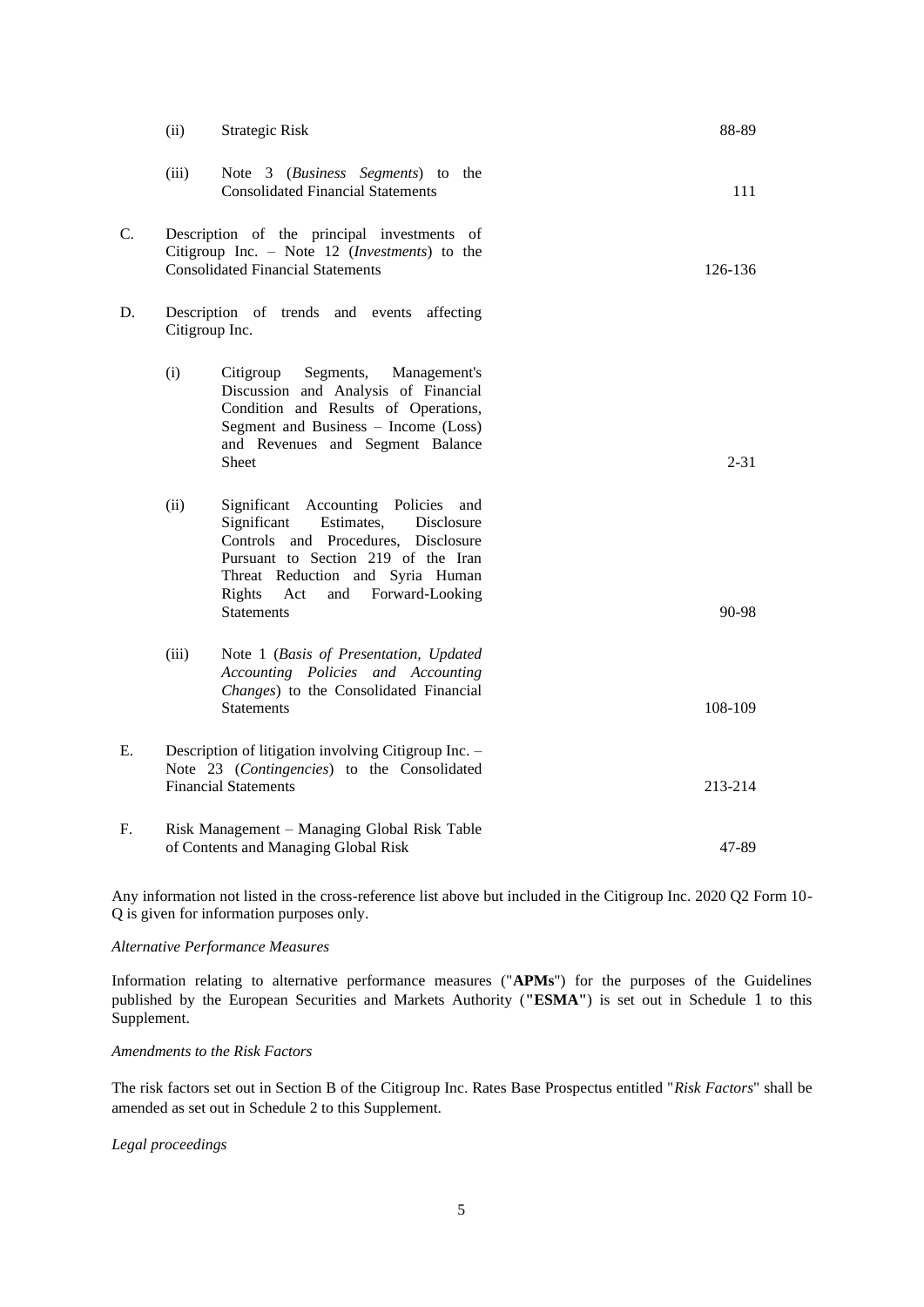For a discussion of Citigroup Inc.'s material legal and regulatory matters, see (i) Note 27 to the Consolidated Financial Statements included in the Citigroup Inc. 2019 Form 10-K, (ii) Note 23 to the Consolidated Financial Statements included in the Citigroup Inc. 2020 Q1 Form 10-Q and (iii) Note 23 to the Consolidated Financial Statements included in the Citigroup Inc. 2020 Q2 Form 10-Q. Save as disclosed in the documents referenced above, neither Citigroup Inc. nor any of its subsidiaries is involved in, or has been involved in, any governmental, legal or arbitration proceedings that may have had, in the twelve months before the date of this Supplement, a significant effect on the financial position or profitability of Citigroup Inc. or Citigroup Inc. and its subsidiaries as a whole, nor, so far as Citigroup Inc. is aware, are any such proceedings pending or threatened.

## *Significant change and material adverse change*

There has been no significant change in the financial or trading position of Citigroup Inc. or Citigroup Inc. and its subsidiaries as a whole since 30 June 2020 (the date of Citigroup Inc.'s most recently published unaudited interim financial statements), and there has been no material adverse change in the financial position or prospects of Citigroup Inc. or Citigroup Inc. and its subsidiaries as a whole since 31 December 2019 (the date of Citigroup Inc.'s most recently published audited annual financial statements).

There has been no significant change in the financial performance of Citigroup Inc. or Citigroup Inc. and its subsidiaries as a whole since 30 June 2020 (the date of Citigroup Inc.'s most recently published unaudited interim financial statements).

#### *General*

Save as disclosed in this Supplement (including any documents incorporated by reference herein), there has been no other significant new factor, material mistake or material inaccuracy relating to information included in the Citigroup Inc. Rates Base Prospectus since the publication of the Citigroup Inc. Rates Base Prospectus Supplement (No.1).

Copies of the Citigroup Inc. Rates Base Prospectus 2020, the Citigroup Inc. Rates Base Prospectus Supplement (No.1) and this Supplement will be available for inspection in electronic form, for so long as the Programme remains in effect or any Notes remain outstanding, at the specified office of the Fiscal Agent and each of the other Paying Agents and all documents incorporated by reference in the Citigroup Inc. Rates Base Prospectus 2020 will be available on the website specified for each such document in the Citigroup Inc. Rates Base Prospectus.

To the extent that there is any inconsistency between (a) any statement in this Supplement or any statement incorporated by reference into the Citigroup Inc. Rates Base Prospectus 2020 by this Supplement and (b) any statement in the Citigroup Inc. Rates Base Prospectus or otherwise incorporated by reference into the Citigroup Inc. Rates Base Prospectus 2020, the statements in (a) above will prevail.

### *Withdrawal rights*

No non-exempt offers of Notes to the public made by Citigroup Inc. as Issuer pursuant to the Citigroup Inc. Rates Base Prospectus are on-going as of the date hereof, and consequently, no rights of withdrawal arise in accordance with Article 23(2) of the Prospectus Regulation following the publication of this Supplement.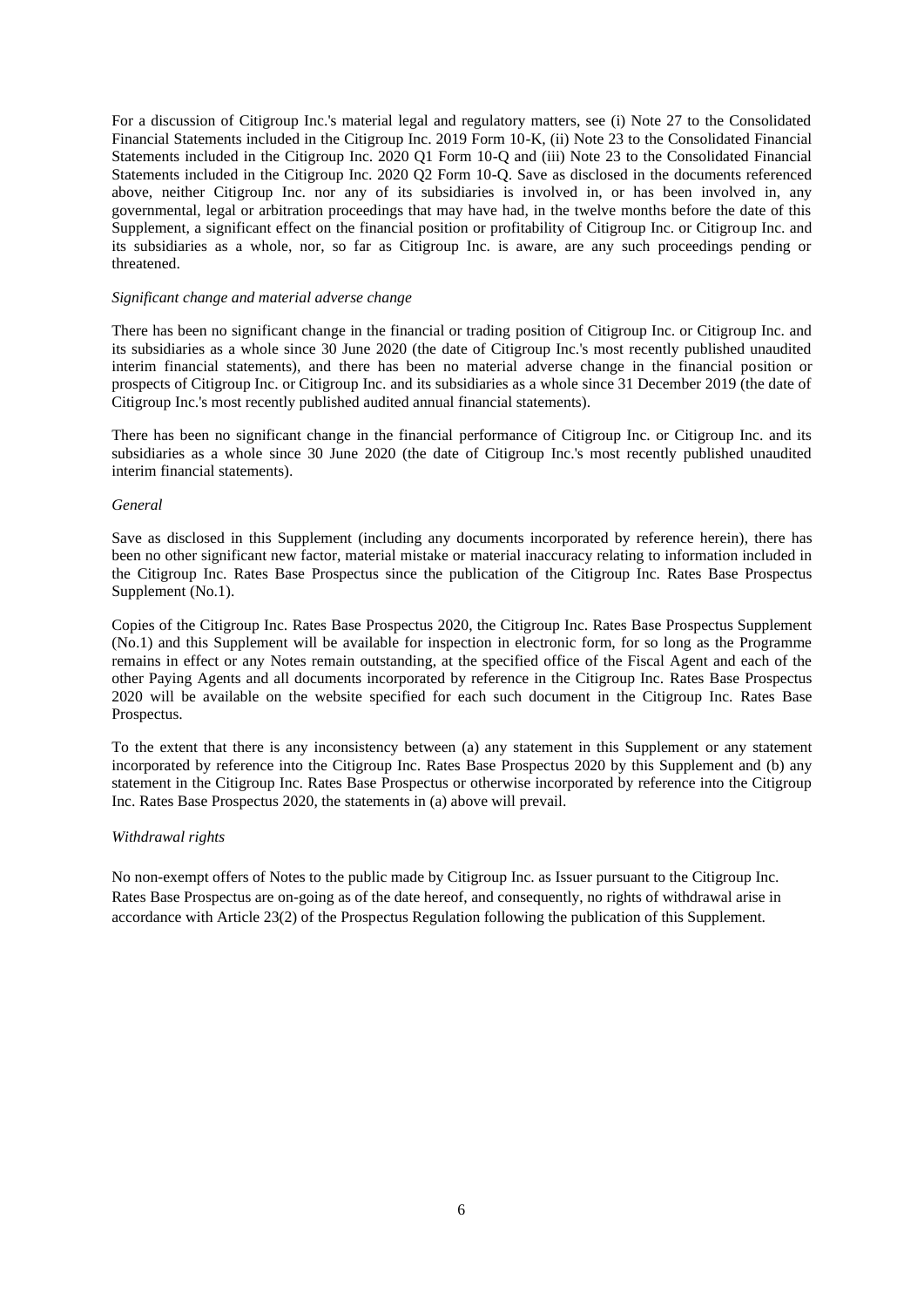# **INFORMATION RELATING TO THE CGMHI RATES BASE PROSPECTUS**

*Publication of the 2020 Q2 Form 10-Q of Citigroup Inc. on 4 August 2020*

On 4 August 2020, Citigroup Inc. (as CGMHI Guarantor under the Programme) filed its Quarterly Report on Form 10-Q (the "**Citigroup Inc. 2020 Q2 Form 10-Q**") for the three and six months ended 30 June 2020 with the Securities and Exchange Commission of the United States (the "**SEC**"). A copy of the Citigroup Inc. 2020 Q2 Form 10-Q has been filed with the Central Bank, Euronext Dublin and the *Commission de Surveillance du Secteur Financier* (the "**CSSF**") and has been published on the website of the Luxembourg Stock Exchange. [\(https://dl.bourse.lu/dl?v=kFbUu+tSfs6OGlHXa05SXASyWquyBVz2+0mWjRZC+k7HUJrFdDMaTqIayEOm8](https://dl.bourse.lu/dl?v=kFbUu+tSfs6OGlHXa05SXASyWquyBVz2+0mWjRZC+k7HUJrFdDMaTqIayEOm8lR2bdCuRZtJdwc+u7HWW36BdFBHX6l4Mjjr/mvpqW9ywGMa8TuzghLltCLz/l6aMhXMYmCwcU/tYuuJ1l0r+Up9M4o4vowKnhAsrgaju/NZesXgfKo/zCPL4WLFDX5XURbUP06BNVw9tyrUEUt7eRXJ1hk4Q3VAwWatv7Pd8v3yU04=) [lR2bdCuRZtJdwc+u7HWW36BdFBHX6l4Mjjr/mvpqW9ywGMa8TuzghLltCLz/l6aMhXMYmCwcU/tYuuJ1l0](https://dl.bourse.lu/dl?v=kFbUu+tSfs6OGlHXa05SXASyWquyBVz2+0mWjRZC+k7HUJrFdDMaTqIayEOm8lR2bdCuRZtJdwc+u7HWW36BdFBHX6l4Mjjr/mvpqW9ywGMa8TuzghLltCLz/l6aMhXMYmCwcU/tYuuJ1l0r+Up9M4o4vowKnhAsrgaju/NZesXgfKo/zCPL4WLFDX5XURbUP06BNVw9tyrUEUt7eRXJ1hk4Q3VAwWatv7Pd8v3yU04=) [r+Up9M4o4vowKnhAsrgaju/NZesXgfKo/zCPL4WLFDX5XURbUP06BNVw9tyrUEUt7eRXJ1hk4Q3VAwWa](https://dl.bourse.lu/dl?v=kFbUu+tSfs6OGlHXa05SXASyWquyBVz2+0mWjRZC+k7HUJrFdDMaTqIayEOm8lR2bdCuRZtJdwc+u7HWW36BdFBHX6l4Mjjr/mvpqW9ywGMa8TuzghLltCLz/l6aMhXMYmCwcU/tYuuJ1l0r+Up9M4o4vowKnhAsrgaju/NZesXgfKo/zCPL4WLFDX5XURbUP06BNVw9tyrUEUt7eRXJ1hk4Q3VAwWatv7Pd8v3yU04=) [tv7Pd8v3yU04=\)](https://dl.bourse.lu/dl?v=kFbUu+tSfs6OGlHXa05SXASyWquyBVz2+0mWjRZC+k7HUJrFdDMaTqIayEOm8lR2bdCuRZtJdwc+u7HWW36BdFBHX6l4Mjjr/mvpqW9ywGMa8TuzghLltCLz/l6aMhXMYmCwcU/tYuuJ1l0r+Up9M4o4vowKnhAsrgaju/NZesXgfKo/zCPL4WLFDX5XURbUP06BNVw9tyrUEUt7eRXJ1hk4Q3VAwWatv7Pd8v3yU04=). By virtue of this Supplement, the Citigroup Inc. 2020 Q2 Form 10-Q is incorporated by reference in, and forms part of the CGMHI Rates Base Prospectus 2020.

The following information appears on the page(s) of the Citigroup Inc. 2020 Q2 Form 10-Q as set out below:

## **3. Unaudited interim financial information of Citigroup Inc. in respect of the three and six months ended 30 June 2020, as set out in the Citigroup Inc. 2020 Q2 Form 10-Q:**

 $\mathbf{p}_{\alpha \alpha \beta}(\alpha)$ 

|             |                                                                           | r age(s) |
|-------------|---------------------------------------------------------------------------|----------|
| А.          | Consolidated<br>of<br>Statements<br>Income<br>and<br>Comprehensive Income | 100-101  |
| <b>B.</b>   | <b>Consolidated Balance Sheet</b>                                         | 102-103  |
| $C_{\cdot}$ | Consolidated<br>Statement of<br>Changes<br>1n<br>Stockholders' Equity     | 104-105  |
| D.          | <b>Consolidated Statement of Cash Flows</b>                               | 106-107  |
| Е.          | Notes to the Consolidated Financial Statements                            | 108-224  |

**4. Other information relating to Citigroup Inc., as set out in the Citigroup Inc. 2020 Q2 Form 10-Q:**

|    |                                                                          |                                                                                                                                                                                                                                                      | Page(s)  |
|----|--------------------------------------------------------------------------|------------------------------------------------------------------------------------------------------------------------------------------------------------------------------------------------------------------------------------------------------|----------|
| А. |                                                                          | Description of the principal activities of Citigroup<br>Inc. - Overview, Management's Discussion and<br>Analysis of Financial Condition and Results of<br>Operations, Segment and Business – Income<br>(Loss) and Revenues and Segment Balance Sheet | $1 - 31$ |
| В. | Description of the principal markets in which<br>Citigroup Inc. competes |                                                                                                                                                                                                                                                      |          |
|    | (i)                                                                      | Management's Discussion and Analysis of<br>Financial Condition and Results of<br>Operations, Segment and Business –<br>Income (Loss) and Revenues and Segment<br><b>Balance Sheet</b>                                                                | $3 - 31$ |
|    | (ii)                                                                     | Strategic Risk                                                                                                                                                                                                                                       | 88-89    |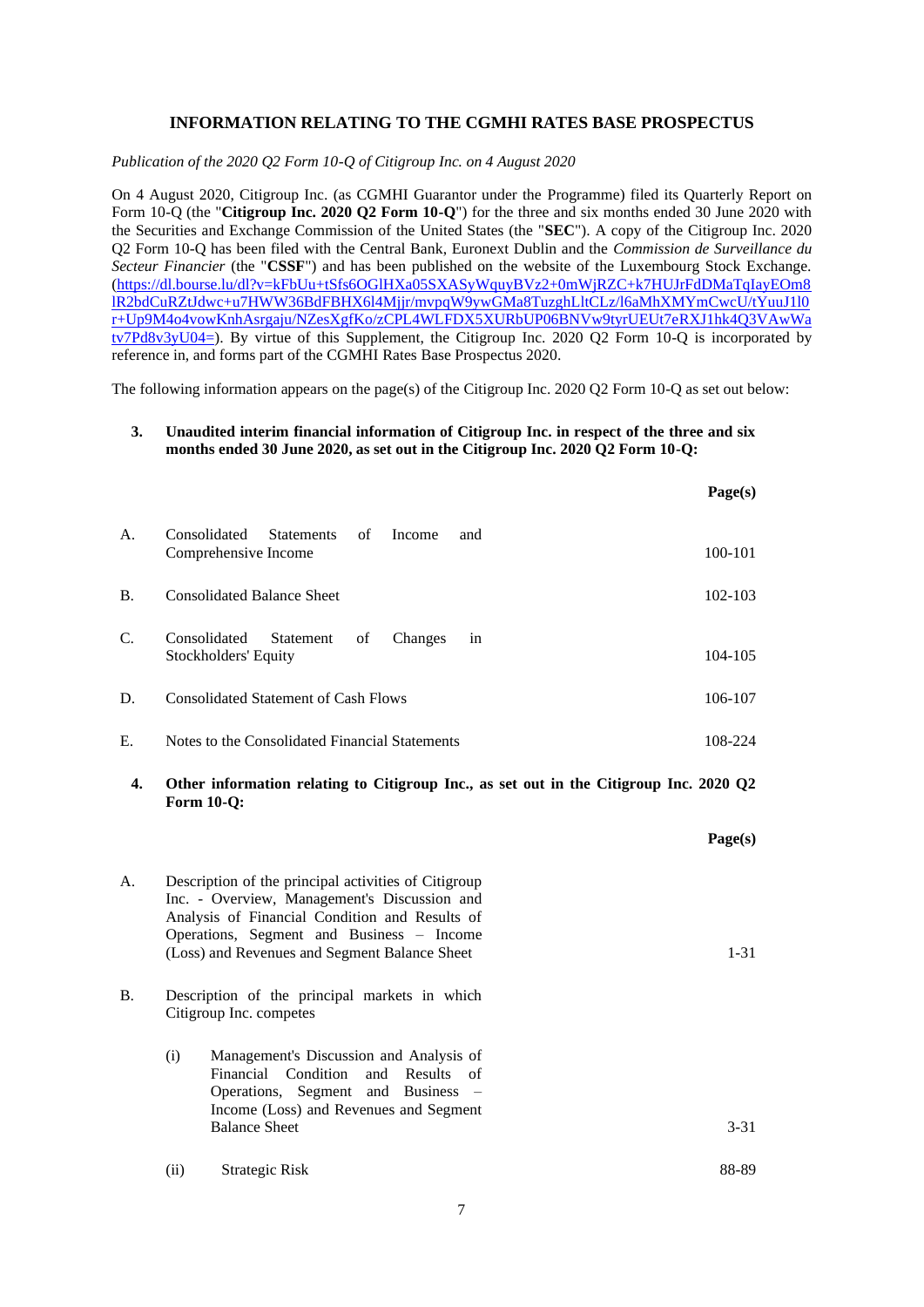|    | (iii)                                                                                                                                             | Note 3 (Business Segments) to the<br><b>Consolidated Financial Statements</b>                                                                                                                                                                                    | 111      |
|----|---------------------------------------------------------------------------------------------------------------------------------------------------|------------------------------------------------------------------------------------------------------------------------------------------------------------------------------------------------------------------------------------------------------------------|----------|
| C. | Description of the principal investments of<br>Citigroup Inc. - Note 12 ( <i>Investments</i> ) to the<br><b>Consolidated Financial Statements</b> | 126-136                                                                                                                                                                                                                                                          |          |
| D. |                                                                                                                                                   | Description of trends and events affecting<br>Citigroup Inc.                                                                                                                                                                                                     |          |
|    | (i)                                                                                                                                               | Segments, Management's<br>Citigroup<br>Discussion and Analysis of Financial<br>Condition and Results of Operations,<br>Segment and Business - Income (Loss)<br>and Revenues and Segment Balance<br><b>Sheet</b>                                                  | $2 - 31$ |
|    | (ii)                                                                                                                                              | Significant Accounting Policies and<br>Estimates,<br>Significant<br>Disclosure<br>Controls and Procedures, Disclosure<br>Pursuant to Section 219 of the Iran<br>Threat Reduction and Syria Human<br>Rights<br>and<br>Forward-Looking<br>Act<br><b>Statements</b> | 90-98    |
|    | (iii)                                                                                                                                             | Note 1 (Basis of Presentation, Updated<br>Accounting Policies and Accounting<br>Changes) to the Consolidated Financial<br><b>Statements</b>                                                                                                                      | 108-109  |
| Е. |                                                                                                                                                   | Description of litigation involving Citigroup Inc. -<br>Note 23 (Contingencies) to the Consolidated<br><b>Financial Statements</b>                                                                                                                               | 213-214  |
| F. |                                                                                                                                                   | Risk Management – Managing Global Risk Table<br>of Contents and Managing Global Risk                                                                                                                                                                             | 47-89    |

Any information not listed in the cross-reference list above but included in the Citigroup Inc. 2020 Q2 Form 10- Q is given for information purposes only.

#### *Alternative Performance Measures*

Information relating to alternative performance measures ("**APMs**") for the purposes of the Guidelines published by the European Securities and Markets Authority (**"ESMA"**) is set out in Schedule 1 to this Supplement.

### *Amendments to the Risk Factors*

The risk factors set out in Section B of the CGMHI Rates Base Prospectus entitled "*Risk Factors*" shall be amended as set out in Schedule 2 to this Supplement.

## *Legal proceedings*

For a discussion of CGMHI's material legal and regulatory matters, see Note 16 to the Consolidated Financial Statements included in the CGMHI 2019 Annual Report. For a discussion of Citigroup Inc.'s material legal and regulatory matters, of which the matters discussed in Note 16 (as specified above) are a part, see (i) Note 27 to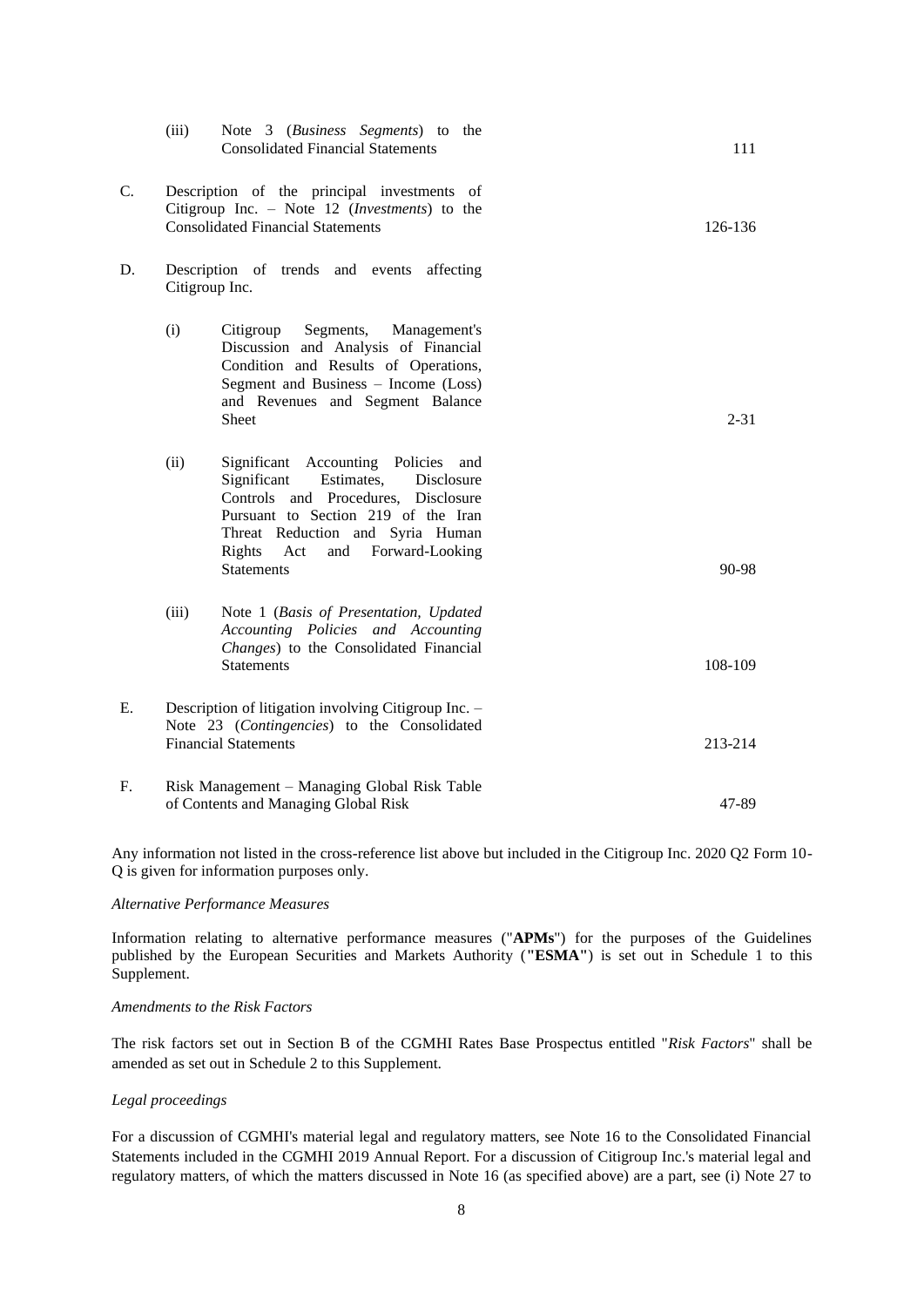the Consolidated Financial Statements included in the Citigroup Inc. 2019 Form 10-K, (ii) Note 23 to the Consolidated Financial Statements included in the Citigroup Inc. 2020 Q1 Form 10-Q and (iii) Note 23 to the Consolidated Financial Statements included in the Citigroup Inc. 2020 Q2 Form 10-Q. Save as disclosed in the documents referenced above, neither CGMHI nor any of its subsidiaries is involved in, or has been involved in, any governmental, legal or arbitration proceedings that may have had in the twelve months before the date of this Supplement, a significant effect on the financial position or profitability of CGMHI or CGMHI and its subsidiaries taken as a whole, nor, so far as CGMHI is aware, are any such proceedings pending or threatened.

For a discussion of Citigroup Inc.'s material legal and regulatory matters, see (i) Note 27 to the Consolidated Financial Statements included in the Citigroup Inc. 2019 Form 10-K, (ii) Note 23 to the Consolidated Financial Statements included in the Citigroup Inc. 2020 Q1 Form 10-Q and (iii) Note 23 to the Consolidated Financial Statements included in the Citigroup Inc. 2020 Q2 Form 10-Q. Save as disclosed in the documents referenced above, neither Citigroup Inc. nor any of its subsidiaries is involved in, or has been involved in, any governmental, legal or arbitration proceedings that may have had, in the twelve months before the date of this Supplement, a significant effect on the financial position or profitability of Citigroup Inc. or Citigroup Inc. and its subsidiaries as a whole, nor, so far as Citigroup Inc. is aware, are any such proceedings pending or threatened.

### *Significant change and material adverse change*

There has been no significant change in the consolidated financial or trading position of CGMHI and its subsidiaries taken as a whole since 31 December 2019 (the date of the most recently published audited annual financial statements of CGMHI) and there has been no material adverse change in the financial position or prospects of CGMHI and its subsidiaries taken as a whole since 31 December 2019 (the date of the most recently published audited annual financial statements of CGMHI).

There has been no significant change in the financial or trading position of Citigroup Inc. or Citigroup Inc. and its subsidiaries as a whole since 30 June 2020 (the date of Citigroup Inc.'s most recently published unaudited interim financial statements), and there has been no material adverse change in the financial position or prospects of Citigroup Inc. or Citigroup Inc. and its subsidiaries as a whole since 31 December 2019 (the date of Citigroup Inc.'s most recently published audited annual financial statements).

There has been no significant change in the financial performance of Citigroup Inc. or Citigroup Inc. and its subsidiaries as a whole since 30 June 2020 (the date of Citigroup Inc.'s most recently published unaudited interim financial statements).

### *General*

Save as disclosed in this Supplement (including any documents incorporated by reference herein), there has been no other significant new factor, material mistake or material inaccuracy relating to information included in the CGMHI Rates Base Prospectus since the publication of the CGMHI Rates Base Prospectus Supplement No.1.

Copies of the CGMHI Rates Base Prospectus, the CGMHI Rates Base Prospectus Supplement No.1 and this Supplement will be available for inspection in electronic form, for so long as the Programme remains in effect or any Notes remain outstanding, at the specified office of the Fiscal Agent and each of the other Paying Agents and all documents incorporated by reference in the CGMHI Rates Base Prospectus 2020 will be available on the website specified for each such document in the CGMHI Rates Base Prospectus.

To the extent that there is any inconsistency between (a) any statement in this Supplement or any statement incorporated by reference into the CGMHI Rates Base Prospectus 2020 by this Supplement and (b) any statement in the CGMHI Rates Base Prospectus or otherwise incorporated by reference into the CGMHI Rates Base Prospectus 2020, the statements in (a) above will prevail.

### *Withdrawal rights*

No non-exempt offers of Notes to the public made by CGMHI as Issuer pursuant to the CGMHI Rates Base Prospectus are on-going as of the date hereof, and consequently, no rights of withdrawal arise in accordance with Article 23(2) of the Prospectus Regulation following the publication of this Supplement.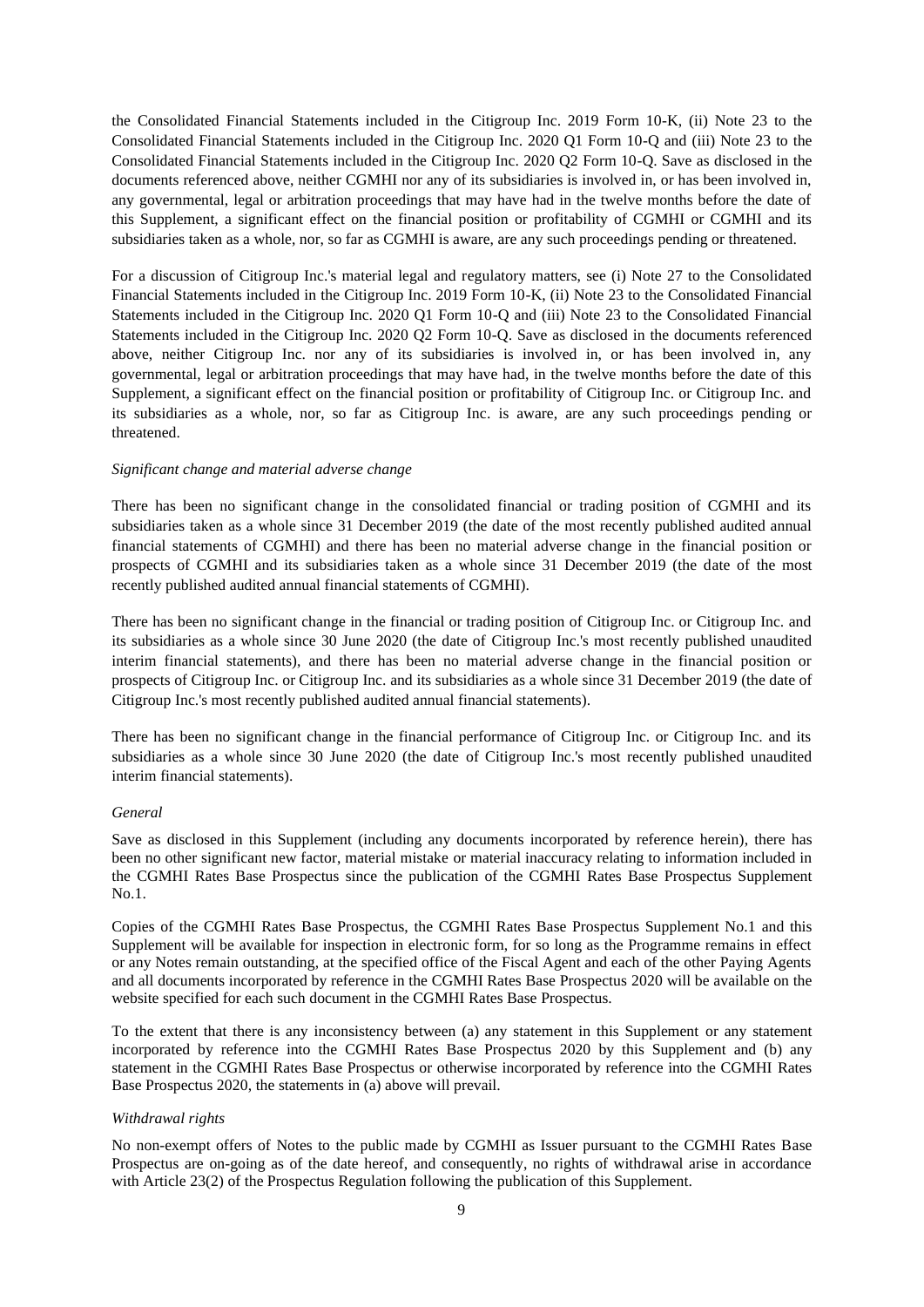## **INFORMATION RELATING TO THE CGMFL RATES BASE PROSPECTUS**

*Publication of the 2020 Q2 Form 10-Q of Citigroup Inc. on 4 August 2020*

On 4 August 2020, Citigroup Inc. (an indirect parent company of CGMFL) filed its Quarterly Report on Form 10-Q (the "**Citigroup Inc. 2020 Q2 Form 10-Q**") for the three and six months ended 30 June 2020 with the Securities and Exchange Commission of the United States (the "**SEC**"). A copy of the Citigroup Inc. 2020 Q2 Form 10-Q has been filed with the Central Bank, Euronext Dublin and the *Commission de Surveillance du Secteur Financier* (the "**CSSF**") and has been published on the website of the Luxembourg Stock Exchange. [\(https://dl.bourse.lu/dl?v=kFbUu+tSfs6OGlHXa05SXASyWquyBVz2+0mWjRZC+k7HUJrFdDMaTqIayEOm8](https://dl.bourse.lu/dl?v=kFbUu+tSfs6OGlHXa05SXASyWquyBVz2+0mWjRZC+k7HUJrFdDMaTqIayEOm8lR2bdCuRZtJdwc+u7HWW36BdFBHX6l4Mjjr/mvpqW9ywGMa8TuzghLltCLz/l6aMhXMYmCwcU/tYuuJ1l0r+Up9M4o4vowKnhAsrgaju/NZesXgfKo/zCPL4WLFDX5XURbUP06BNVw9tyrUEUt7eRXJ1hk4Q3VAwWatv7Pd8v3yU04=) [lR2bdCuRZtJdwc+u7HWW36BdFBHX6l4Mjjr/mvpqW9ywGMa8TuzghLltCLz/l6aMhXMYmCwcU/tYuuJ1l0](https://dl.bourse.lu/dl?v=kFbUu+tSfs6OGlHXa05SXASyWquyBVz2+0mWjRZC+k7HUJrFdDMaTqIayEOm8lR2bdCuRZtJdwc+u7HWW36BdFBHX6l4Mjjr/mvpqW9ywGMa8TuzghLltCLz/l6aMhXMYmCwcU/tYuuJ1l0r+Up9M4o4vowKnhAsrgaju/NZesXgfKo/zCPL4WLFDX5XURbUP06BNVw9tyrUEUt7eRXJ1hk4Q3VAwWatv7Pd8v3yU04=) [r+Up9M4o4vowKnhAsrgaju/NZesXgfKo/zCPL4WLFDX5XURbUP06BNVw9tyrUEUt7eRXJ1hk4Q3VAwWa](https://dl.bourse.lu/dl?v=kFbUu+tSfs6OGlHXa05SXASyWquyBVz2+0mWjRZC+k7HUJrFdDMaTqIayEOm8lR2bdCuRZtJdwc+u7HWW36BdFBHX6l4Mjjr/mvpqW9ywGMa8TuzghLltCLz/l6aMhXMYmCwcU/tYuuJ1l0r+Up9M4o4vowKnhAsrgaju/NZesXgfKo/zCPL4WLFDX5XURbUP06BNVw9tyrUEUt7eRXJ1hk4Q3VAwWatv7Pd8v3yU04=) [tv7Pd8v3yU04=\)](https://dl.bourse.lu/dl?v=kFbUu+tSfs6OGlHXa05SXASyWquyBVz2+0mWjRZC+k7HUJrFdDMaTqIayEOm8lR2bdCuRZtJdwc+u7HWW36BdFBHX6l4Mjjr/mvpqW9ywGMa8TuzghLltCLz/l6aMhXMYmCwcU/tYuuJ1l0r+Up9M4o4vowKnhAsrgaju/NZesXgfKo/zCPL4WLFDX5XURbUP06BNVw9tyrUEUt7eRXJ1hk4Q3VAwWatv7Pd8v3yU04=). By virtue of this Supplement, the Citigroup Inc. 2020 Q2 Form 10-Q is incorporated by reference in, and forms part of the CGMFL Rates Base Prospectus 2020.

The following information appears on the page(s) of the Citigroup Inc. 2020 Q2 Form 10-Q as set out below:

# **5. Unaudited interim financial information of Citigroup Inc. in respect of the three and six months ended 30 June 2020, as set out in the Citigroup Inc. 2020 Q2 Form 10-Q:**

|                 |                                                                           | Page(s)     |
|-----------------|---------------------------------------------------------------------------|-------------|
| A.              | of<br>Consolidated<br>Statements<br>Income<br>and<br>Comprehensive Income | 100-101     |
| <b>B.</b>       | <b>Consolidated Balance Sheet</b>                                         | $102 - 103$ |
| $\mathcal{C}$ . | Consolidated<br>Statement<br>of<br>Changes<br>in<br>Stockholders' Equity  | $104 - 105$ |
| D.              | <b>Consolidated Statement of Cash Flows</b>                               | 106-107     |
| Ε.              | Notes to the Consolidated Financial Statements                            | 108-224     |

**6. Other information relating to Citigroup Inc., as set out in the Citigroup Inc. 2020 Q2 Form 10-Q:**

|    |                                                                                                                                                                                                                                                      |                                                                                                                                                                                       | Page(s)  |
|----|------------------------------------------------------------------------------------------------------------------------------------------------------------------------------------------------------------------------------------------------------|---------------------------------------------------------------------------------------------------------------------------------------------------------------------------------------|----------|
| А. | Description of the principal activities of Citigroup<br>Inc. - Overview, Management's Discussion and<br>Analysis of Financial Condition and Results of<br>Operations, Segment and Business – Income<br>(Loss) and Revenues and Segment Balance Sheet |                                                                                                                                                                                       | $1 - 31$ |
| В. |                                                                                                                                                                                                                                                      | Description of the principal markets in which<br>Citigroup Inc. competes                                                                                                              |          |
|    | (i)                                                                                                                                                                                                                                                  | Management's Discussion and Analysis of<br>Financial Condition and Results of<br>Operations, Segment and Business –<br>Income (Loss) and Revenues and Segment<br><b>Balance Sheet</b> | $3 - 31$ |
|    | (ii)                                                                                                                                                                                                                                                 | Strategic Risk                                                                                                                                                                        | 88-89    |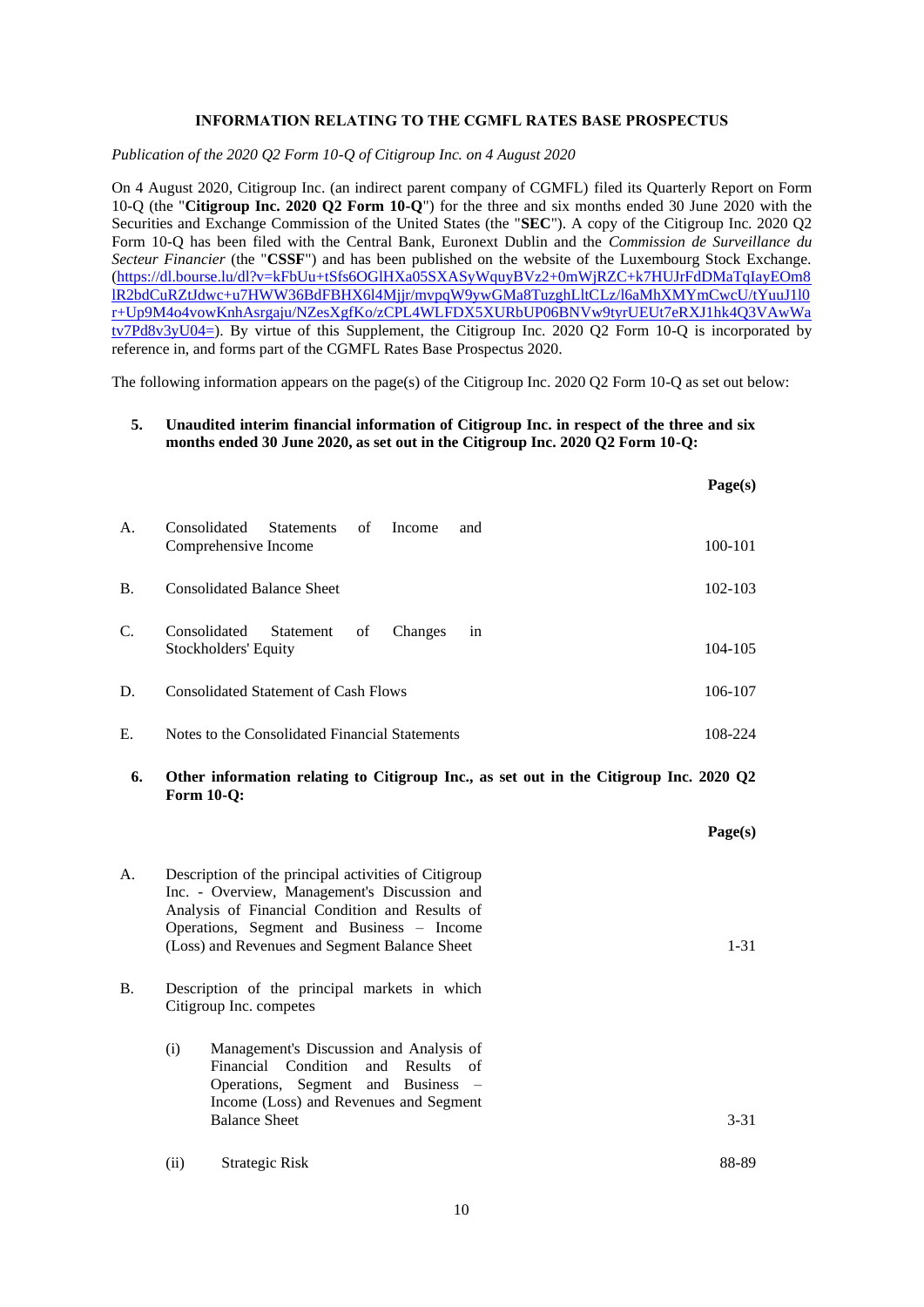|    | (iii)                                                                                                                                             | Note 3 (Business Segments) to the<br><b>Consolidated Financial Statements</b>                                                                                                                                                                                    | 111       |
|----|---------------------------------------------------------------------------------------------------------------------------------------------------|------------------------------------------------------------------------------------------------------------------------------------------------------------------------------------------------------------------------------------------------------------------|-----------|
| C. | Description of the principal investments of<br>Citigroup Inc. - Note 12 ( <i>Investments</i> ) to the<br><b>Consolidated Financial Statements</b> | 126-136                                                                                                                                                                                                                                                          |           |
| D. |                                                                                                                                                   | Description of trends and events affecting<br>Citigroup Inc.                                                                                                                                                                                                     |           |
|    | (i)                                                                                                                                               | Segments, Management's<br>Citigroup<br>Discussion and Analysis of Financial<br>Condition and Results of Operations,<br>Segment and Business - Income (Loss)<br>and Revenues and Segment Balance<br><b>Sheet</b>                                                  | $2 - 31$  |
|    | (ii)                                                                                                                                              | Significant Accounting Policies and<br>Significant<br>Estimates,<br>Disclosure<br>Controls and Procedures, Disclosure<br>Pursuant to Section 219 of the Iran<br>Threat Reduction and Syria Human<br>Rights<br>Forward-Looking<br>Act<br>and<br><b>Statements</b> | $90 - 98$ |
|    | (iii)                                                                                                                                             | Note 1 (Basis of Presentation, Updated<br>Accounting Policies and Accounting<br>Changes) to the Consolidated Financial<br><b>Statements</b>                                                                                                                      | 108-109   |
| E. |                                                                                                                                                   | Description of litigation involving Citigroup Inc. -<br>Note 23 (Contingencies) to the Consolidated<br><b>Financial Statements</b>                                                                                                                               | 213-214   |
| F. |                                                                                                                                                   | Risk Management – Managing Global Risk Table<br>of Contents and Managing Global Risk                                                                                                                                                                             | 47-89     |

Any information not listed in the cross-reference list above but included in the Citigroup Inc. 2020 Q2 Form 10- Q is given for information purposes only.

### *Publication of the Annual Financial Report of Citigroup Global Markets Limited*

On 10 August 2020, Citigroup Global Markets Limited (as CGMFL Guarantor) published its audited consolidated financial statements for the year ended 31 December 2019 (the **CGML 2019 Annual Report**). A copy of the CGML 2019 Annual Report has been filed with the Central Bank, Euronext Dublin and the CSSF and has been published on the website of Euronext Dublin [\(https://www.ise.ie/debt\\_documents/CGMFL%20Financial%20Statements%202019\\_be66d815-5168-445b-](https://www.ise.ie/debt_documents/CGMFL%20Financial%20Statements%202019_be66d815-5168-445b-8a79-8fef262d8245.PDF)[8a79-8fef262d8245.PDF\)](https://www.ise.ie/debt_documents/CGMFL%20Financial%20Statements%202019_be66d815-5168-445b-8a79-8fef262d8245.PDF) and the website of the Luxembourg Stock Exchange [\(www.bourse.lu\)](http://www.bourse.lu/). By virtue of this Supplement, the CGML 2019 Annual Report is incorporated by reference in, and forms part of, the CGMFL Rates Base Prospectus 2020.

The following information appears on the page(s) of the CGML 2019 Annual Report as set out below:

1. The audited historical financial information of the CGMFL Guarantor in respect of the year ended 31 December 2018: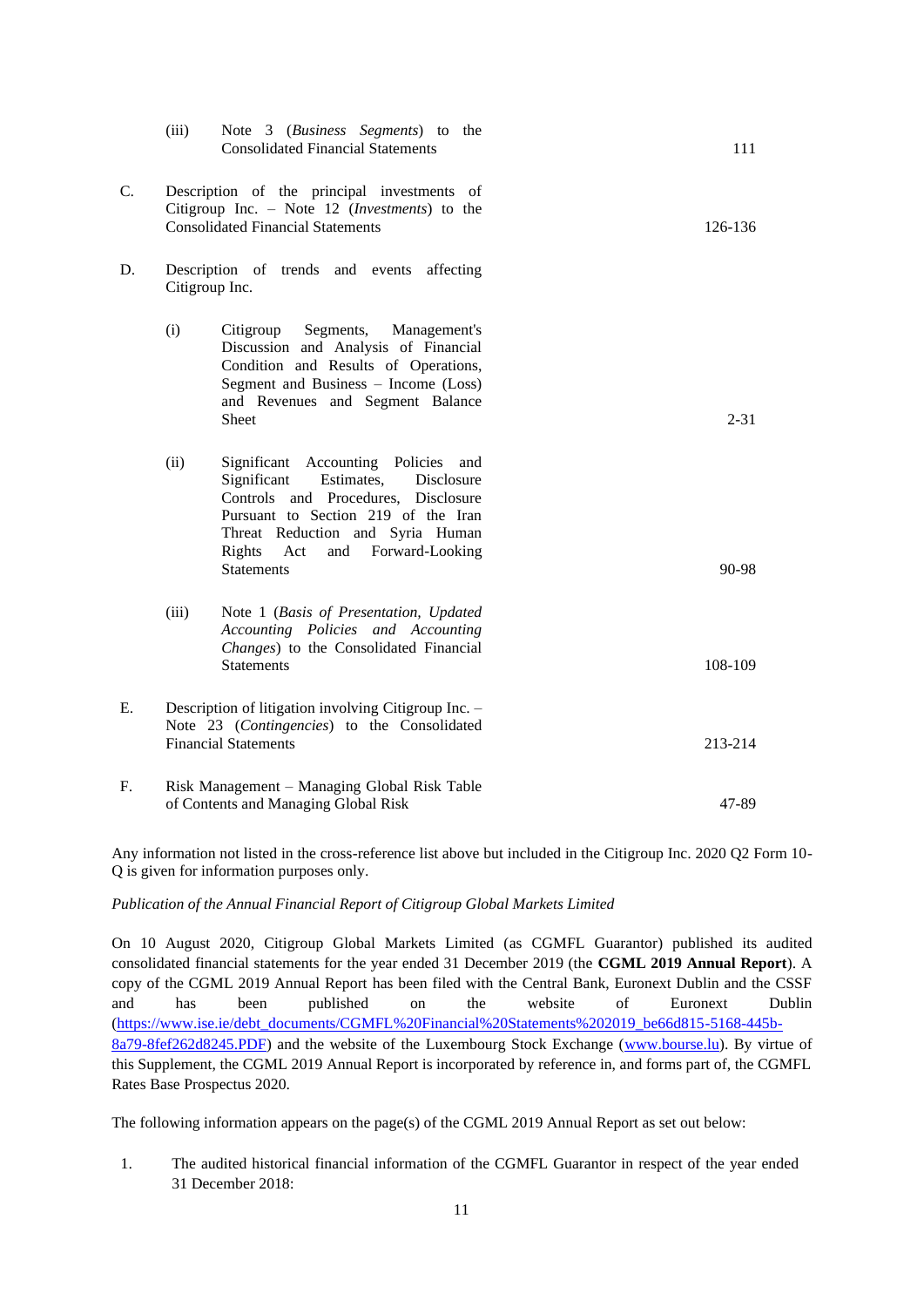|           |                                                     | Page(s)   |
|-----------|-----------------------------------------------------|-----------|
| A.        | Income Statement                                    | 25        |
| <b>B.</b> | Statement of Comprehensive Income                   | 26        |
| C.        | Statement of Changes in Equity                      | 27        |
| D.        | <b>Balance Sheet</b>                                | 28        |
| Ε.        | <b>Statement of Cash Flows</b>                      | 29        |
| F.        | Notes to the Financial Statements                   | 30-94     |
| G.        | Independent Auditor's Report to the members of CGML | $23 - 24$ |

Any information not listed in the cross-reference list above but included in the CGML 2019 Annual Report is given for information purposes only.

#### *Alternative Performance Measures*

Information relating to alternative performance measures ("**APMs**") for the purposes of the Guidelines published by the European Securities and Markets Authority (**"ESMA"**) is set out in Schedule 1 to this Supplement.

#### *Amendments to the Risk Factors*

The risk factors set out in Section B of the CGMFL Rates Base Prospectus entitled "*Risk Factors*" shall be amended as set out in Schedule 2 to this Supplement.

#### *Legal proceedings*

For a discussion of Citigroup Inc.'s material legal and regulatory matters, see (i) Note 27 to the Consolidated Financial Statements included in the Citigroup Inc. 2019 Form 10-K, (ii) Note 23 to the Consolidated Financial Statements included in the Citigroup Inc. 2020 Q1 Form 10-Q and (iii) Note 23 to the Consolidated Financial Statements included in the Citigroup Inc. 2020 Q2 Form 10-Q. Save as disclosed in the documents referenced above, CGMFL has not been involved in any governmental, legal or arbitration proceedings that may have had, in the twelve months preceding the date of this Supplement, a significant effect on CGMFL's financial position or profitability nor, so far as CGMFL is aware, are any such proceedings pending or threatened.

For a discussion of Citigroup Inc.'s material legal and regulatory matters, see (i) Note 27 to the Consolidated Financial Statements included in the Citigroup Inc. 2019 Form 10-K, (ii) Note 23 to the Consolidated Financial Statements included in the Citigroup Inc. 2020 Q1 Form 10-Q and (iii) Note 23 to the Consolidated Financial Statements included in the Citigroup Inc. 2020 Q2 Form 10-Q. Save as disclosed in the documents referenced above, CGML is not and has not been involved in any governmental, legal or arbitration proceedings (including any such proceedings which are pending or threatened of which CGML is aware) in the twelve months preceding the date of this Supplement which may have or have in such period had a significant effect on the financial position or profitability of CGML or CGML and its subsidiaries as a whole.

### *Significant change and material adverse change*

There has been (i) no significant change in the financial or trading position of CGML or CGML and its subsidiaries as a whole since 31 December 2019 (the date of its most recently published audited annual financial statements) and (ii) no material adverse change in the financial position or prospects of CGML or CGML and its subsidiaries as a whole since 31 December 2019 (the date of its most recently published audited annual financial statements).

There has been no significant change in the financial performance of CGML and its subsidiaries as a whole since 31 December 2019 (the date of its most recently published audited annual financial statements).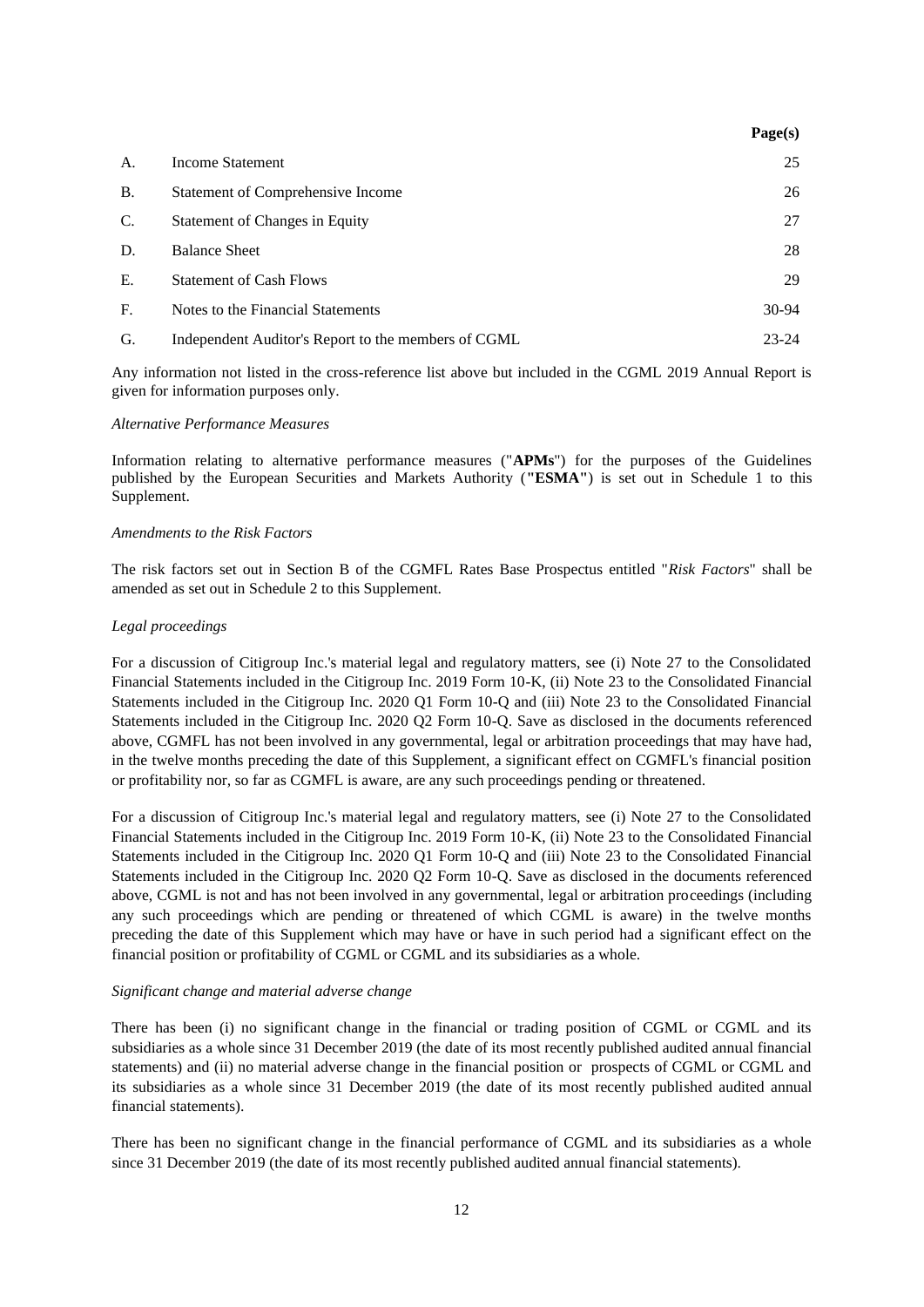## *Corporate Authorities*

The approval of the CGMFL Rates Base Prospectus Supplement (No.2) has been authorised pursuant to resolutions of the board of managers of the Corporate Manager of CGMFL on 7 August 2020.

### *General*

Save as disclosed in this Supplement (including any documents incorporated by reference herein), there has been no other significant new factor, material mistake or material inaccuracy relating to information included in the CGMFL Rates Base Prospectus since the publication of the CGMFL Rates Base Prospectus Supplement (No.1).

Copies of the CGMFL Rates Base Prospectus, the CGMFL Rates Base Prospectus Supplement (No.1) and this Supplement will be available for inspection in electronic form, for so long as the Programme remains in effect or any Notes remain outstanding, at the specified office of the Fiscal Agent and each of the other Paying Agents and all documents incorporated by reference in the CGMFL Rates Base Prospectus 2020 will be available on the website specified for each such document in the CGMFL Rates Base Prospectus.

To the extent that there is any inconsistency between (a) any statement in this Supplement or any statement incorporated by reference into the CGMFL Rates Base Prospectus 2020 by this Supplement and (b) any statement in the CGMFL Rates Base Prospectus or otherwise incorporated by reference into the CGMFL Rates Base Prospectus 2020, the statements in (a) above will prevail.

### *Withdrawal rights*

No non-exempt offers of Notes to the public made by CGMFL as Issuer pursuant to the CGMFL Rates Base Prospectus are on-going as of the date hereof, and consequently, no rights of withdrawal arise in accordance with Article 23(2) following the publication of this Supplement.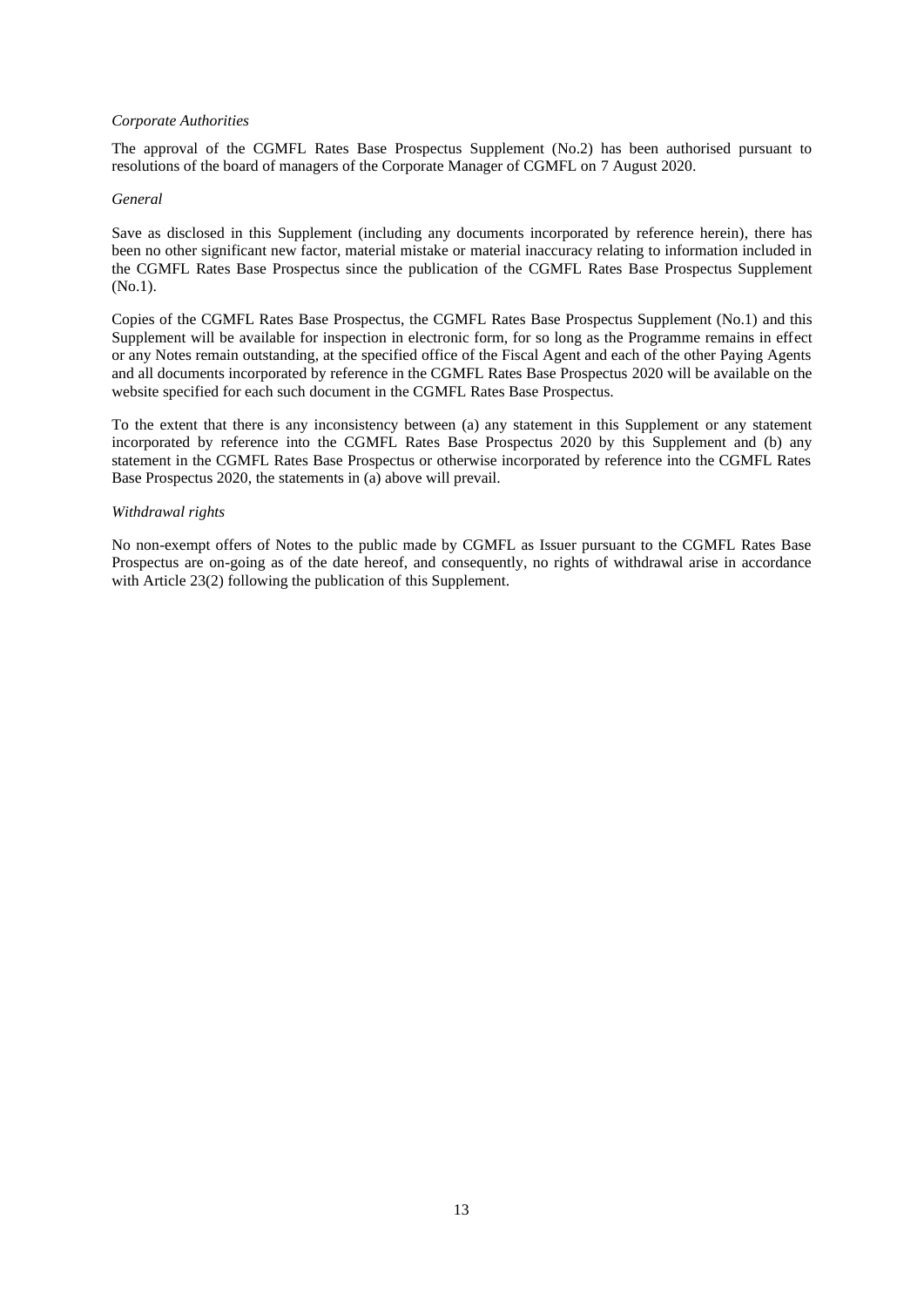# **SCHEDULE 1**

# **ALTERNATIVE PERFORMANCE MEASURES (CITIGROUP INC. 2020 Q2 FORM 10-Q)**

The Citigroup Inc. 2020 Q2 Form 10-Q contains several alternative performance measures ("**APMs"**). For further details on (i) the components of the APMs, (ii) how these APMs are calculated, (iii) an explanation of why such APMs provide useful information for investors and (iv) a reconciliation to the nearest equivalent US GAAP measures, please see references to "Non-GAAP Financial Measures" in the Citigroup Inc. 2020 Q2 Form 10-Q and the table below:

| <b>APM</b>                                                                                        | Explanation of why use of APM provides useful information                                                                                                                                                                                                | Citigroup Inc. 2020 Q2 Form 10-Q Page Reference<br>Calculation.<br>Basis<br>of<br>for<br>Components,<br>Reconciliation<br><b>Comparatives</b><br>to Previous<br>and<br><b>Reporting Periods</b> |
|---------------------------------------------------------------------------------------------------|----------------------------------------------------------------------------------------------------------------------------------------------------------------------------------------------------------------------------------------------------------|-------------------------------------------------------------------------------------------------------------------------------------------------------------------------------------------------|
| Results of Operations Excluding the<br>impact of Foreign Exchange Translation<br>(FX Translation) | Citi believes the presentation of its results of operations excluding<br>the impact of FX Translation provides a more meaningful depiction<br>for investors of the underlying fundamentals of its businesses.                                            | Pages 3, 4, 5, 8, 19, 22, 23, 25, 28, 29, 67, 70 and 76                                                                                                                                         |
| Tangible Common Equity, Tangible Book<br>Value per Share and Return on Tangible<br>Common Equity  | Citi believes these capital metrics provide alternative measures of<br>capital strength and performance that are commonly used by<br>investors and industry analysts.                                                                                    | Pages 15, 46 and 74                                                                                                                                                                             |
| Results of Operations Excluding the<br>Impact of Gains/(Losses) on Loan Hedges                    | Citi believes the presentation of its results of operations excluding<br>the impact of gains/(losses) on loan hedges related to accrual loans<br>provides a more meaningful depiction for investors of the<br>underlying fundamentals of its businesses. | Pages 5, 27, 28 and 29                                                                                                                                                                          |
| Core Accrual net interest revenue and core<br>accrual NIM                                         | Citi believes these measures provide a more meaningful depiction<br>for investors of the underlying fundamentals of its business results.                                                                                                                | Page 76                                                                                                                                                                                         |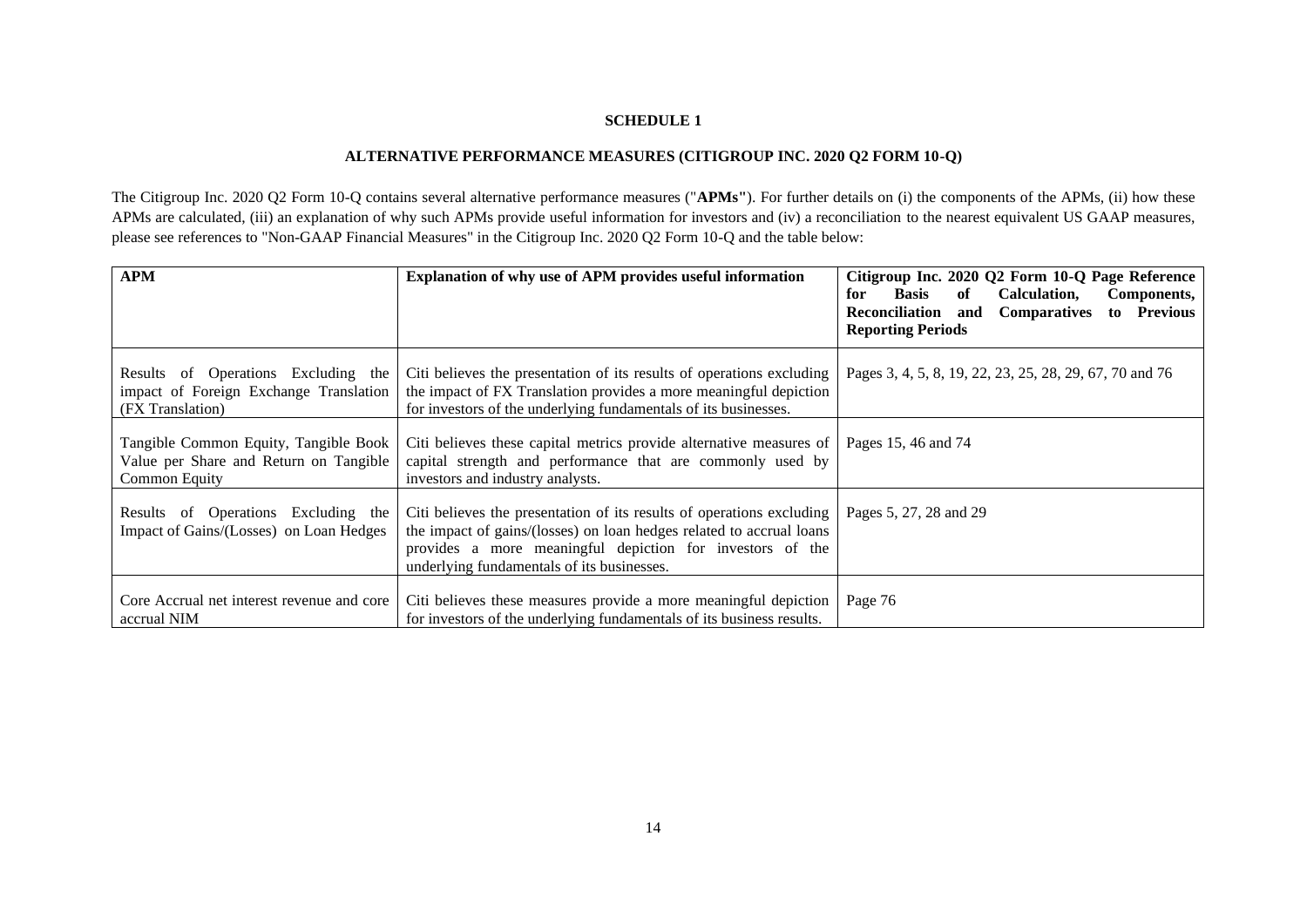## **ALTERNATIVE PERFORMANCE MEASURES (CGML 2019 ANNUAL REPORT)**

In relation to the CGMFL Rates Base Prospectus only, the CGML 2019 Annual Report contains several alternative performance measures (**APMs**). For further details on (i) the components of the APMs, (ii) the basis of calculation of the APMs, (iii) a reconciliation with the financial statements, (iv) an explanation of why such APMs provide useful information for investors and (v) comparatives and reconciliations for corresponding previous reporting periods, please see the table below:

| <b>APM</b>                                                                | Components of<br><b>APM</b>                                                                        | <b>Basis</b><br>of<br>calculation<br>(including<br>any<br>assumptions)                                 | Reconciliation<br>with<br>financial statements                                                  | <b>Explanation of why use of Comparatives</b><br><b>APM</b><br>provides<br>useful<br>information | and<br>reconciliations<br>for<br>previous<br>corresponding<br>reporting period                                                                               |
|---------------------------------------------------------------------------|----------------------------------------------------------------------------------------------------|--------------------------------------------------------------------------------------------------------|-------------------------------------------------------------------------------------------------|--------------------------------------------------------------------------------------------------|--------------------------------------------------------------------------------------------------------------------------------------------------------------|
| In the CGML 2019 Annual Report:                                           |                                                                                                    |                                                                                                        |                                                                                                 |                                                                                                  |                                                                                                                                                              |
| Other<br>and<br>Income<br>Expenses (contained in<br>the Strategic Report) | "Net<br>finance<br>income<br>on<br>pension"<br>and<br>"Other Income"<br>in the Income<br>Statement | "Other<br>Sum<br>of<br>Finance<br>Income"<br>"Other<br>and<br>Income"<br>the<br>in<br>Income Statement | Sum of "Other Finance"<br>"Other<br>Income"<br>and<br>Income" in the Income<br><b>Statement</b> | Acts as a subtotal/summary                                                                       | Other Income and Expenses<br>presented<br>the<br>in<br>was<br>Strategic Report in the<br>CGML 2018 Annual Report<br>and was calculated in the<br>same manner |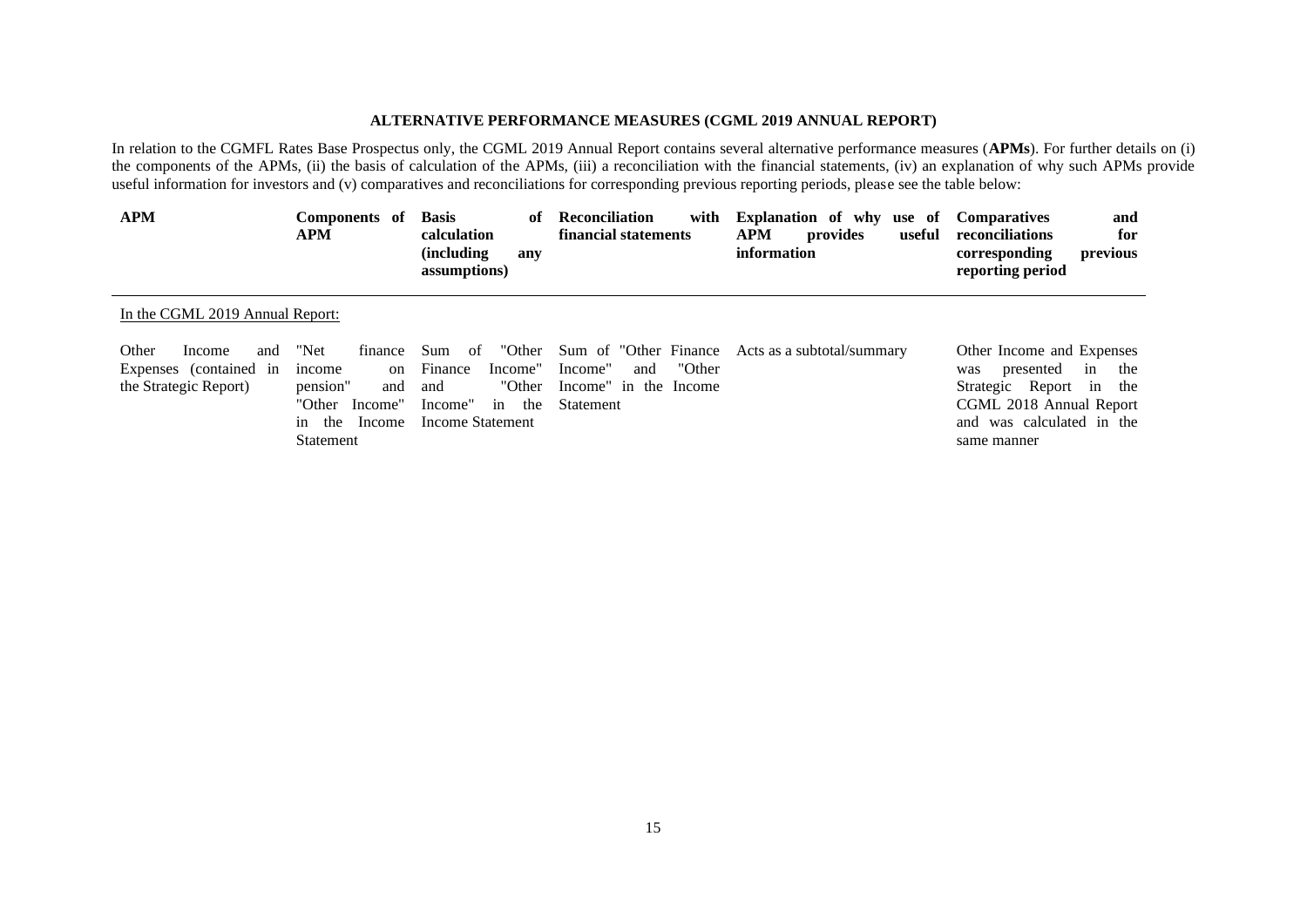## **SCHEDULE 2**

## **AMENDMENTS TO THE RISK FACTORS**

The risk factors set out in Section B of the Base Prospectus entitled "*Risk Factors*" shall be amended by deleting in its entirety the risk factor headed "*Macroeconomic and other challenges and uncertainties related to the COVID-19 pandemic will likely continue to have negative impacts on the Group's businesses and results of operations and financial condition*" on pages 29 to 30 of the Base Prospectus and replacing it with the following:

## "*Macroeconomic and other challenges and uncertainties related to the COVID-19 pandemic will likely continue to have negative impacts on the Group's businesses and results of operations and financial condition*

The COVID-19 pandemic has spread globally, affecting all of the countries and jurisdictions where the Group operates. The pandemic has had, and will likely continue to have, negative impacts on the Group's businesses, revenues, expenses, credit costs and overall results of operations and financial condition, which could be material. The pandemic and responses to it have had, and will likely continue to have, a severe impact on global economic conditions, although the impacts will likely vary from time to time by country, state or region, largely depending upon the duration and severity of the public health consequences and availability of any effective therapeutic or vaccine. These impacts to global economic conditions include, among others:

- sharply reduced U.S. and global economic output and employment, resulting in loss of employment and lower consumer spending, cards purchase sales and loan volumes;
- disruption of global supply chains;
- significant disruption and volatility in financial markets;
- temporary closures, reduced activity and failures of many businesses, leading to loss of revenues and net losses; and
- the institution of social distancing and restrictions on movement in and among the United States and other countries.

The extent of the pandemic's impact on the Group's financial performance and operations, including its ability to execute its business initiatives and strategies, will continue to depend on future developments in the U.S. and globally, which are uncertain and cannot be predicted, including the duration and further spread of the disease, as well as the severity of the economic downturn or any delay or weakness in the economic recovery. The impact will in part be dependent on government and other actions taken to lessen the health and economic repercussions, such as medical investments and advances, restrictions on movement of people, transportation and businesses, and the effectiveness of past and any future fiscal, monetary and other governmental actions. Ongoing legislative and regulatory changes in the U.S. and globally to address the economic impact from the pandemic, such as consumer and corporate relief measures, could further affect the Group's businesses, credit costs and results. The Group could also face challenges, including legal and reputational, and scrutiny in its implementation of and ongoing efforts to provide these relief measures. Such implementations and efforts have resulted in, and may continue to result in, litigation, including class actions, or regulatory and government actions and proceedings. Such actions may result in judgments, settlements, penalties and fines adverse to the Group. In addition, the different types of government actions could vary in scale and duration across jurisdictions and regions with varying degrees of effectiveness.

The impact of the pandemic on the Group's consumer and corporate borrowers will also vary by region, sector or industry, with some borrowers experiencing greater stress levels, which could lead to increased pressure on the results of operations and financial condition of such borrowers, increased borrowings or credit ratings downgrades, thus likely leading to higher credit costs. In addition, stress levels ultimately experienced by the Group's borrowers may be different from and more intense than assumptions made in earlier estimates or models used by the Group during or prior to the emergence of the pandemic, resulting in a further increase in the Group's allowance for credit losses or net credit losses.